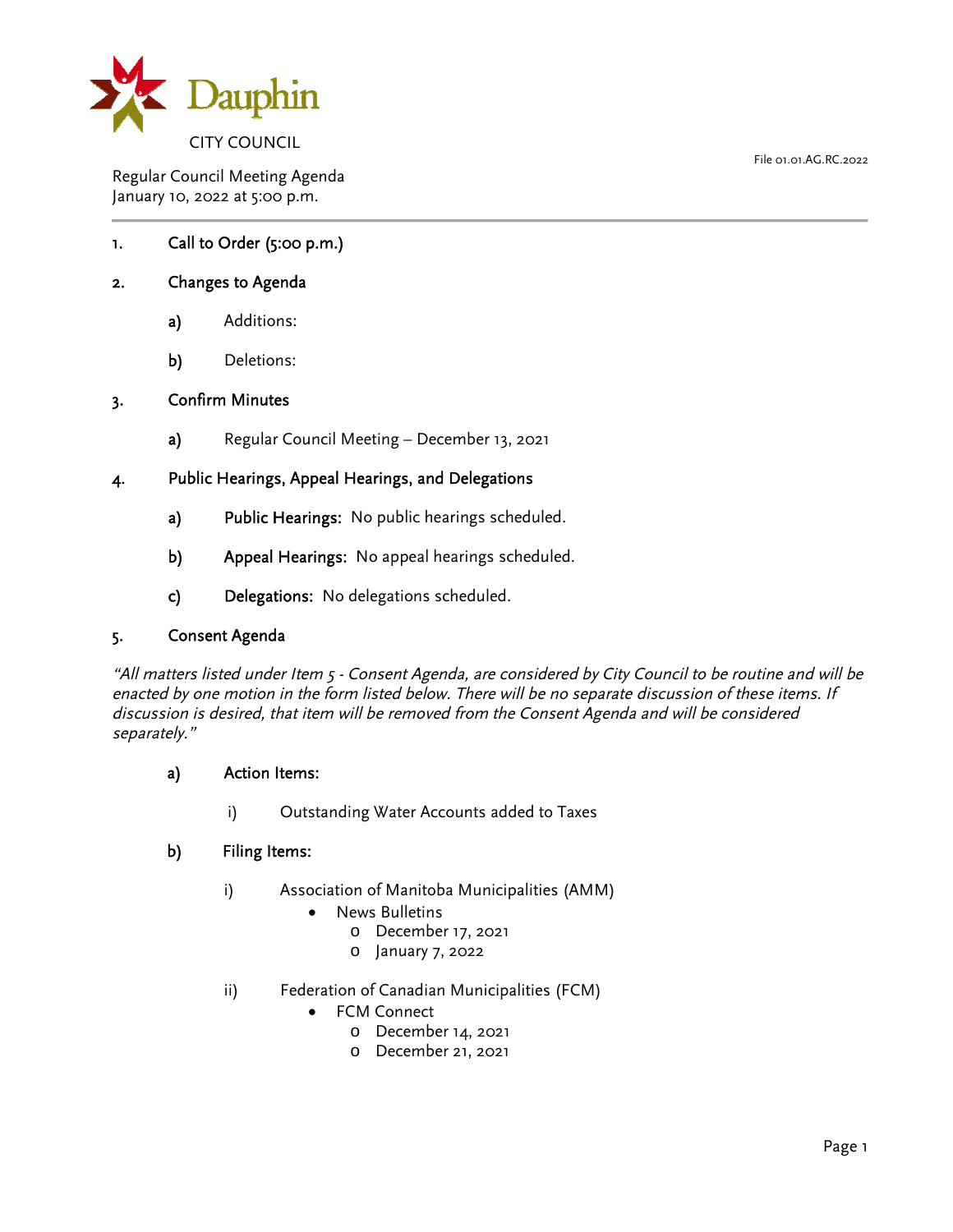- iii) Manitoba Relations
	- Municipal Enforcement Support Program Continuous Intake
	- Approval of Special Service and Local Improvement Levy Bylaws
	- COVID-19 Update for Municipalities
- iv) Canadian National Railway BC Washouts; CN Productivity Returns to Normal
- v) Mountain View School Division
	- Community Report 2020-2021
	- News Digest December 13, 2021
- vi) Multi-Material Stewardship Manitoba 2022 Municipal Recycling Funding Payments
- vii) Crisis Prevention Task Force Annual Report 2020-2021

### 6. Reports

## a) Corporate:

i) City Manager – January 10, 2022

### b) Finance:

- i) Accounts for Approval
- ii) Financial Statements (Unaudited Prior to PSAB Adjustments) for Period Ending November 30, 2021 including:
	- 1. General Fund Balance Sheet & General Fund Income Statement
	- 2. Utility Fund Balance Sheet & Utility Fund Income Statement
- iii) Reserve Fund Report November 2021
- iv) Budget Variance Analysis November 2021
- c) Engineering: No items.

## d) Protective Services:

- i) Animal Control Officer December 2021
- ii) Bylaw Enforcement Officer December 2021

## e) Committees:

- i) Inter-Mountain Watershed District (IMWD)
	- Regular Board Meeting November 17, 2021

## 7. Correspondence for Discussion:

a) Manitoba Housing and Renewal Corporation Funding Approval